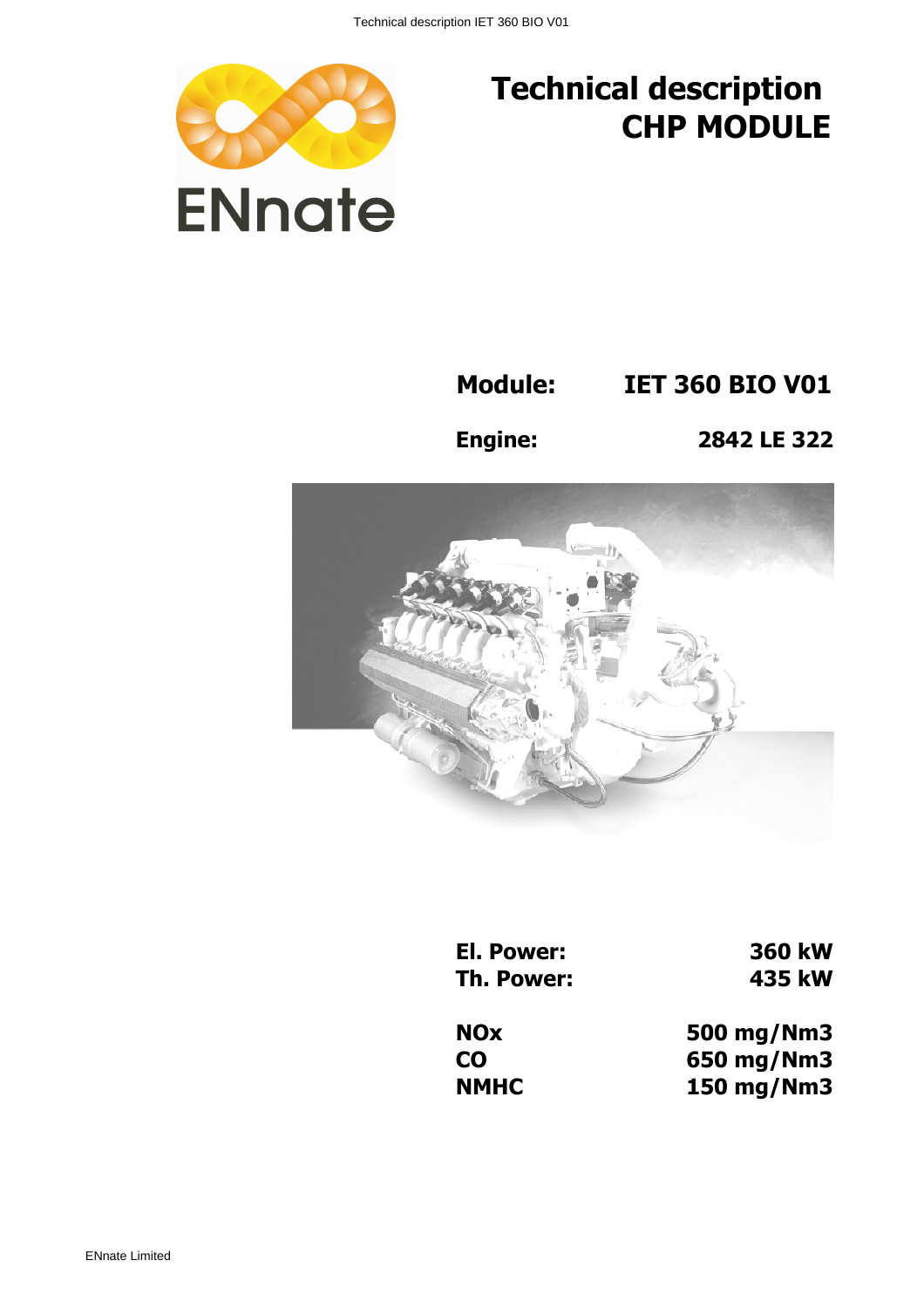| <b>Technical main data</b>            |                     |                 |              |        |
|---------------------------------------|---------------------|-----------------|--------------|--------|
| Gas LHV:                              | kWh/Nm <sup>3</sup> | 6               |              |        |
| Data at                               |                     | Full load       | Partial load |        |
| Load                                  |                     | 100%            | 75%          | 50%    |
|                                       |                     |                 |              |        |
| Power input                           | kW                  | 922             | 742          | 580    |
| Gas volume                            | Nm <sup>3</sup> /h  | 154             | 124          | 97     |
| Mechanical output                     | kW                  | 375             | 280          | 190    |
| Electrical output                     | kW el.              | 360             | 270          | 180    |
| Thermal output                        |                     |                 |              |        |
| $\sim$ Fuel mixture                   | kW                  | 32              | 24           | 14     |
| $\sim$ Cooling water + oil            | kW                  | 205             | 200          | 190    |
| ~ Exhaust gas while cooling to 120 °C | kW                  | 198             | 143          | 96     |
| Total of usable thermal output        | kW total            | 435             | 367          | 300    |
| Total of transferred output           | kW total            | 795             | 637          | 480    |
|                                       |                     |                 |              |        |
| Thermal output to be carried off      |                     |                 |              |        |
| $\sim$ radiation heat                 | kW                  | 30              |              |        |
| $\sim$ residual heat                  | kW                  | 20              |              |        |
|                                       |                     |                 |              |        |
| Specific gas consumption              | kWh/kWh             | 2.46            | 2.65         | 3.05   |
| Lubrication oil consumption           | kg/h                | 0.11            |              |        |
| Electrical efficiency                 | $\%$                | 39.05%          | 36.39%       | 31.03% |
| Thermal efficiency                    | $\%$                | 47.18%          | 49.46%       | 51.72% |
| Total efficiency level                | $\frac{0}{0}$       | 86.23%          | 85.85%       | 82.76% |
|                                       |                     |                 |              |        |
| Hot water circuit:                    |                     |                 |              |        |
| Hot water supply temperature max.     | °C                  | 90              |              |        |
| Hot water return temperature max.     | °C                  | $\overline{70}$ |              |        |
| Hot water flow rate $(+/-8%)$         | $m^3/h$             | 18.8            |              |        |

| <b>Dimensions</b> |    |      |
|-------------------|----|------|
| Length            | mm | 4000 |
| Width             | mm | 1800 |
| Height            | mm | 2200 |
| Weight empty      | Ka | 5100 |
| Weight filled     | Κa | 5250 |

| <b>Connections</b>                                    |       |                 |
|-------------------------------------------------------|-------|-----------------|
| Hot water inlet and outlet at transfer heat exchanger | DN/PN | 65/16           |
| Exhaust gas outlet                                    | DN/PN | 200/10          |
| Fuel gas inlet                                        | DN/PN | 80/16           |
| Fuel gas on engine                                    | DN/PN | 80/16           |
| Cooling water discharge                               | G     | 1/2"            |
| Condensate drain                                      | G     | $20 \text{ mm}$ |
| Safety valve jacked water                             | G     | 11/2"           |
| Lube oil refill                                       | G     | 3/4"            |
| Lube oil discharge                                    | G     | 3/4"            |
| Refilling sleeve pipe                                 | G     | 3/4"            |
| Exchange mixture inlet and outlet                     | DN/PN | 32/16           |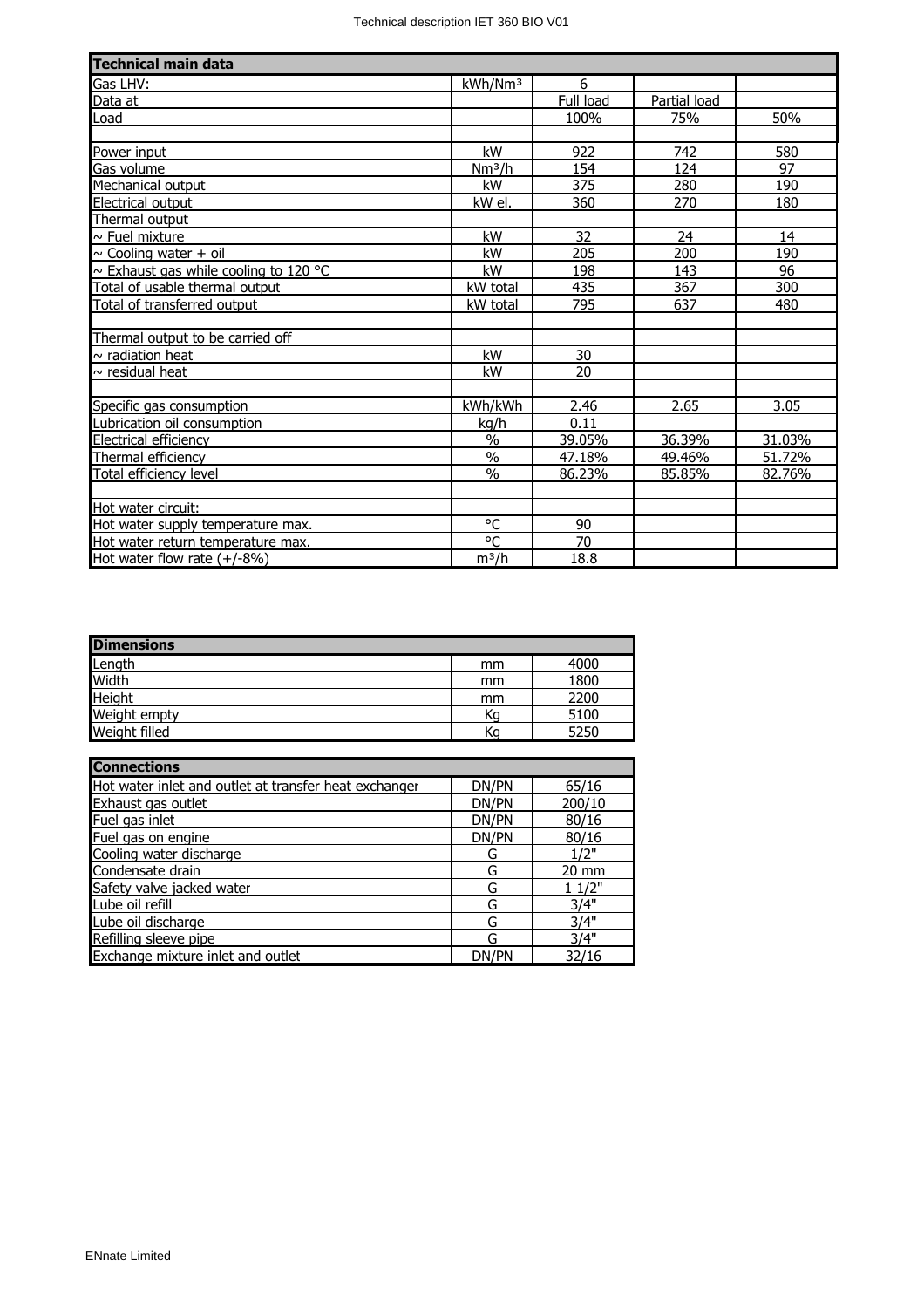| <b>Engine data</b>                     |       |               |
|----------------------------------------|-------|---------------|
| Manufacturer                           |       | <b>MAN</b>    |
| Engine type                            |       | E 2842 LE 322 |
|                                        |       |               |
| Mode of operation                      |       | 4-Takt        |
| Cylinder configuration                 |       | V-Motor       |
| Number of cylinders                    |       | 12            |
| <b>Bore</b>                            | mm    | 128           |
| <b>Stroke</b>                          | mm    | 142           |
| Displacement                           | lit   | 21.93         |
| Rated speed                            | 1/min | 1500          |
| Average piston speed                   | m/s   | 7.1           |
| Lube oil filling capacity              | lit   | 90            |
| Jacked water quantity                  | lit   | 23            |
| Length                                 | mm    | 1570          |
| Width                                  | mm    | 1142          |
| <b>Height</b>                          | mm    | 1155          |
| Engine weight empty                    | kg    | 1420          |
| Engine weight filled                   | kg    | 1555          |
| direction of rotation                  |       | links         |
| Flywheel flange                        |       | SAE 1         |
| RF interference level acc. to VDE 0875 |       | G             |
| Starter motor power                    | kW    | 6.5           |
| Starter motor voltage                  | ٧     | 24            |

| <b>Thermal power</b>       |    |     |  |
|----------------------------|----|-----|--|
| Power input                | kW | 922 |  |
| Mixture                    | kW | 32  |  |
| Jacked water and oil       | kW | 205 |  |
| Total exhaust gas          | kW | 285 |  |
| Exhaust gas cooled to 180° | kW | 181 |  |
| Exhaust gas cooled to 150° | kW | 198 |  |
| Exhaust gas cooled to 100° | kW | 227 |  |
| Radiation heat             | kW | 30  |  |
| <b>Rest</b>                | kW | 20  |  |

| <b>Exhaust data</b>                         |                    |      |  |
|---------------------------------------------|--------------------|------|--|
| Exhaust gas temperature at full load        | °C                 | 490  |  |
| Exhaust gas mass flow, wet                  | kg/h               | 1808 |  |
| Exhaust gas mass flow, dry                  | kg/h               | 1663 |  |
| Exhaust gas volume, wet                     | Nm <sup>3</sup> /h | 1410 |  |
| Exhaust gas volume, dry                     | Nm <sup>3</sup> /h | 1231 |  |
| max. exhaust gas back pressure after engine | mbar               | 40   |  |

| <b>Combustion air data</b>       |                    |      |
|----------------------------------|--------------------|------|
| Combustion air mass flow         | ka/h               | 1622 |
| Combustion air volume            | Nm <sup>3</sup> /h | 1257 |
| max. back pressure on air filter | mbar               |      |
|                                  |                    |      |

| <b>Power / Consumption</b>                     |            |               |
|------------------------------------------------|------------|---------------|
| ISO standard full stop power (ISO)             | kW         | 375           |
| average actual pressure                        | bar        | 13.87         |
| Fuel gas type                                  |            | <b>BIOGAS</b> |
| Methane number                                 | MZ         | 100           |
| Compression ratio                              | Epsilon    | 12            |
| min/max pressure at gas inlet to gas train     | mbar/mbar  | 50/100        |
| max. fluctuation of gas pressure               | $\%$       | $+/- 10$ mbar |
| max. fluctuation of gas pressure per time unit | mbar/30sec |               |
|                                                |            |               |
| max. mix inlet temperature into engine         | °C         | 50            |
| spec. fuel consumption                         | kWh/kWh    | 2.46          |
| spec. lube oil consumption                     | kg/h       | 0.11          |
| Max. oil temperature                           | °C         | 110           |
| Max. engine jacked water temperature           | °C         | 90            |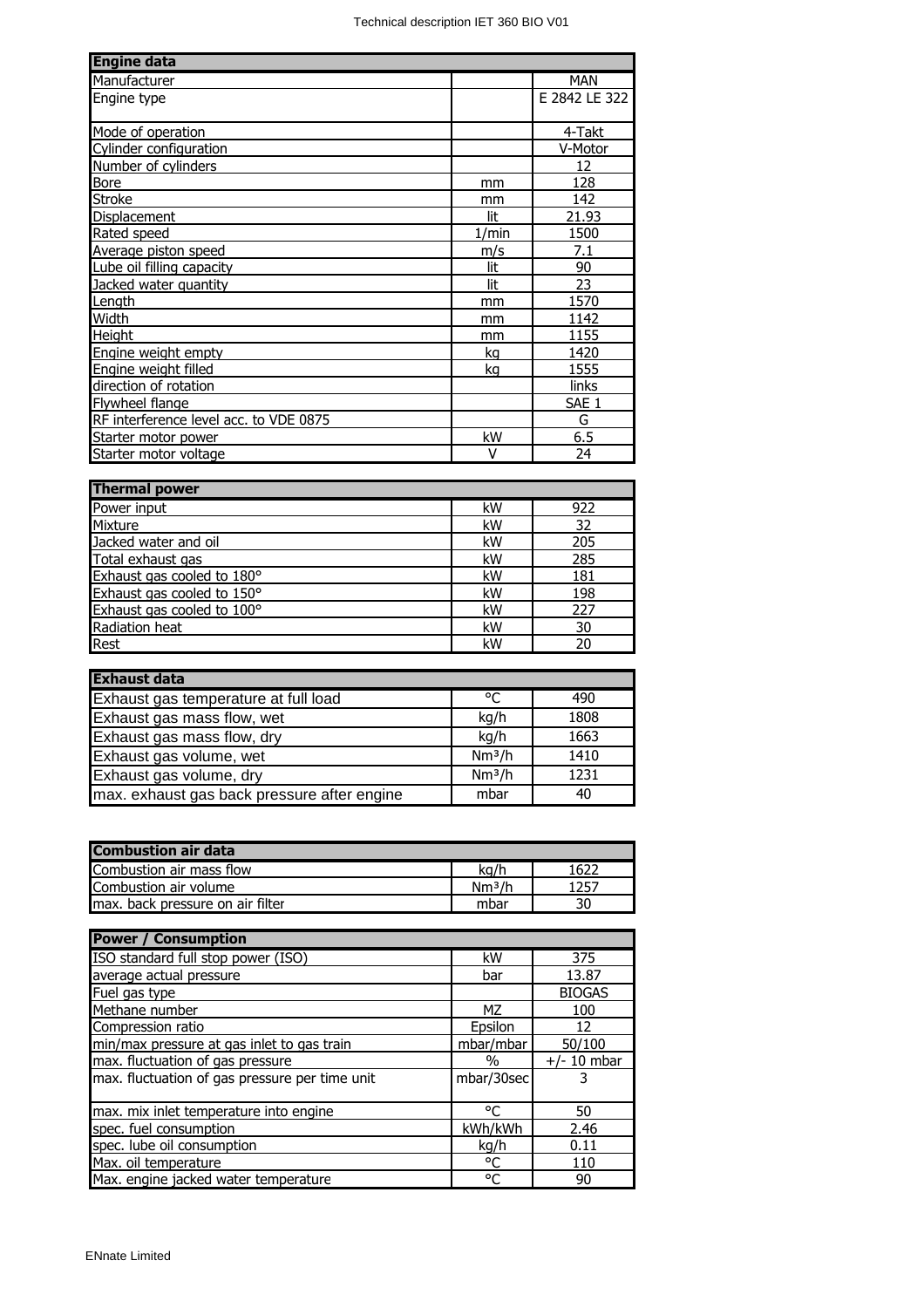| <b>Sound emission</b>  |       |       |
|------------------------|-------|-------|
| $Engine*)$             | dB(A) | 105   |
| $\frac{63}{125}$<br>Hz | dB    | 62.4  |
| Hz                     | dB    | 71.3  |
| 250<br>Hz              | dB    | 93.1  |
| 500<br>Hz              | dB    | 91.1  |
| 1000<br>Hz             | dB    | 96.6  |
| 2000<br>Hz             | dB    | 94    |
| 4000<br>Hz             | dB    | 92.5  |
| 8000<br>Hz             | dB    | 88.8  |
| Exhaust gas**)         | dB(A) | 138   |
| 63<br>Hz               | dB    | 95.5  |
| 125<br>Hz              | dB    | 109.8 |
| $\overline{250}$<br>Hz | dB    | 106.5 |
| 500<br>Hz              | dB    | 110.2 |
| 1000<br>Hz             | dB    | 122.1 |
| 2000<br>Hz             | dB    | 108.9 |
| 4000<br>Hz             | dB    | 107.6 |
| 8000<br>Hz             | dB    | 90    |

| <b>Technical data alternator</b>         |                  |                   |
|------------------------------------------|------------------|-------------------|
| Manufacturer                             |                  | Stamford          |
| <b>Type</b>                              |                  | <b>HCI 534 C2</b> |
| Nominal Power                            | <b>kVA</b>       | 500               |
| Engine power                             | kW               | 360               |
| Active power cos phi=1,0                 | kW               | 346               |
| Active power cos phi=0,8                 | kW               | 346               |
| Apparent power cos phi=0,8               | <b>kVA</b>       | 432               |
| Current cos phi=0,8                      | A                | 626               |
| Frequency                                | Hz               | 50                |
| Voltage                                  | v                | 400               |
| <b>RPM</b>                               | 1/min            | 1500              |
| Run away speed                           | 1/min            | 2250              |
| Power factor ind.                        |                  | $0, 8 - 1, 0$     |
| Efficiency cos phi=1,0                   | $\frac{0}{0}$    | 96.2              |
| Efficiency cos phi=0,8                   | $\frac{0}{0}$    | 95.1              |
| Inertia                                  | kgm <sup>2</sup> | 7.61              |
| Weight                                   | kg               | 1420              |
| RF suppression level acc. To VDE 0875    |                  | N                 |
| Man. Type                                |                  | <b>B3/B5</b>      |
| Protection class                         |                  | IP <sub>23</sub>  |
| Insulation class                         |                  | н                 |
| max. ambient temperature                 | °C               | 40                |
| Total harmonic distortion factor at idle | $\frac{0}{0}$    | 1,5               |

| <b>Reactance and Time Constant</b> |                                    |      |      |
|------------------------------------|------------------------------------|------|------|
| <b>xd</b>                          | direct axis synchronous reactance  | p.u. | 2.02 |
| xd'                                | direct axis transient reactance    | p.u. | 0.1  |
| xd"                                | direct axis subtransient reactance | p.u. | 0.07 |
| lTd"                               | time constant direct - current     | ms   | 18   |
| lTdo'                              | open circuit field time constant   |      | っっ   |